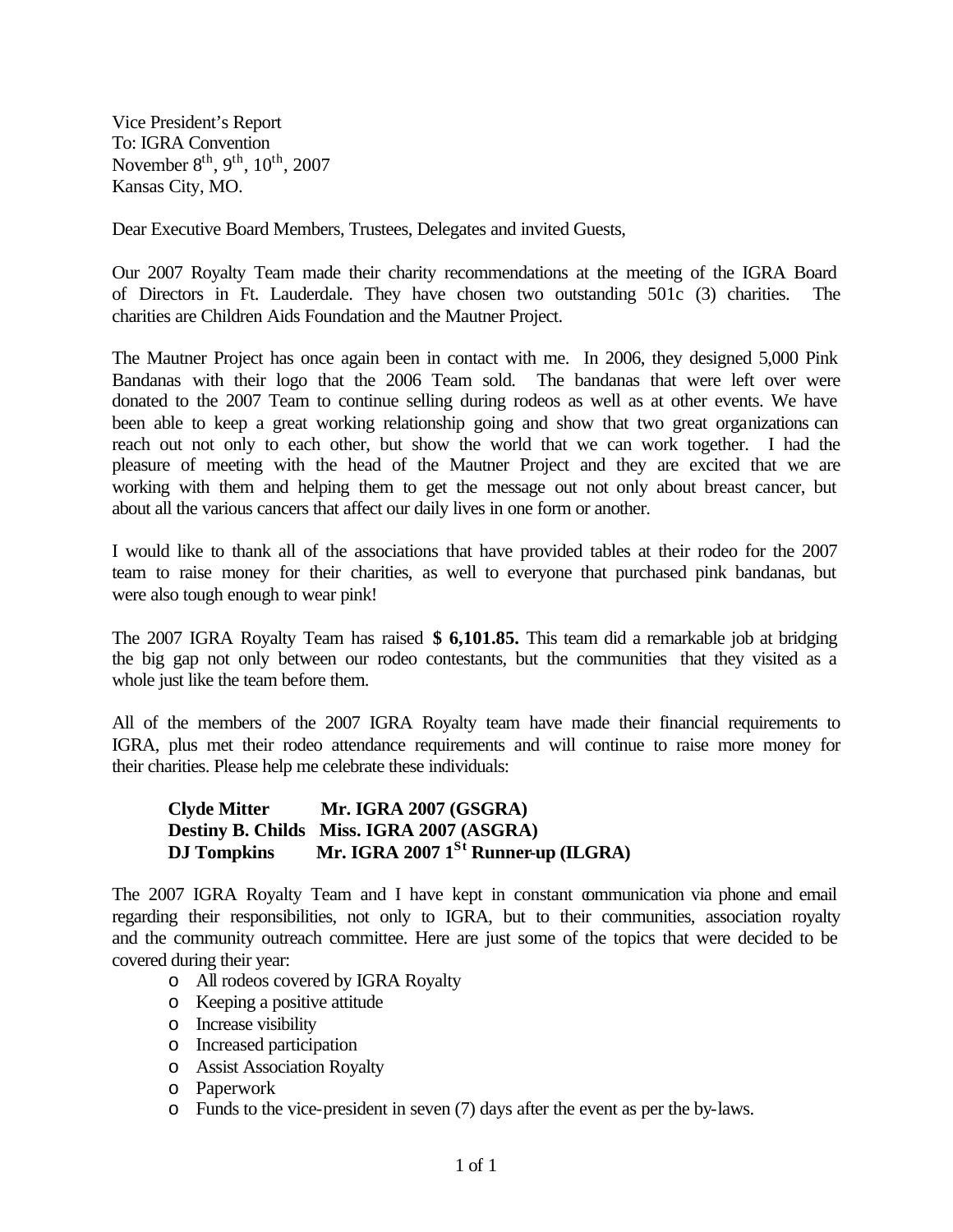The 2007 Team and I have traveled and attended various events both rodeo and non-rodeo related. We have marched, danced, ridden in and attended more Gay Pride Parades than we care to mention. In our travels we have produced, performed in and poured beer for more benefits than Carter has pills. We've attended meetings and given speeches to all types of groups, both in and out of our western community. We have painted the town pink and I am proud to announce that nearly every rodeo was covered this year either by a Royalty Team Member or me.

The current IGRA Royalty Team and I have helped to raise approximately **\$87,000.00** for our respective communities and rodeo.

As IGRA Vice President I was fortunate enough to be able to attended "The Great Big" in Washington DC to represent IGRA. The event is one of the largest of its kind in the drag king community. While I was there, I was able to learn more about the drag king community that make up the MsTer category within our royalty program. I had the opportunity to not only meet several of the drag kings in DC, but also participate with over 4,000 other individuals from around the world in the week long events covering issues for Transgender individuals, MsTer's. There is a reason its call "The Great Big" and that is because it is a Great Event!

Then Destiny and I flew off to Chicago to meet up with DJ to represent IGRA at this year's IML. After a very long weekend of special events, competition and shopping I was able to learn a lot about the leather community. I had the pleasure of meeting with not only the founder of IML, but the curator of the Leather Archives Museum. Our discussion looked at the possibilities of IGRA doing a booth at next year's event as well as IGRA looking into opening our own museum or joining forces with them.

The 2008 IGRA Royalty Competition Schedule was set early this year and posted to the IGRA web site. The competition was run in a single day. It was a little rough on everyone but we all made it through. This was also our first time to utilizing just seven (7) judges instead of the traditional nine (9) as we have done in the past.

One person does not complete a team; in conjunction with CGRA, Ken Pool, Vince Montez, Tommy Channel and I, there was a great team this year helping produce this event for IGRA. I will say that this was an event that you as members of IGRA should be proud of. Please help me in thanking these members of this year's team that hit the ground running:

Mike Sanders, Jymmye Jaymes Miss IGRA 2006, Lorry King, Vince Montez, Ken Pool, CGRA Membership and Volunteers, Sound and Light personnel, 2007 IGRA Royalty Team, judges, Emcee's, Doug Graff Mr. IGRA 1999, and last but not least, all of the 2008 IGRA Royalty Competition contestants.

I did receive the judges' names for this year's competition in a tough but timely manner. A package covering their reasonability's was e-mailed to each judge or their trustee. I explained and asked that each of them take the time to read this information and follow all of the rules governing the selection of Mr./Ms./MsTer/and Miss. I also reminded each of them that we would only wait five (5) minutes for them before proceeding to use the alternate judges, trustees or IGRA Executive Board and issuing a fine to their association per our by-laws.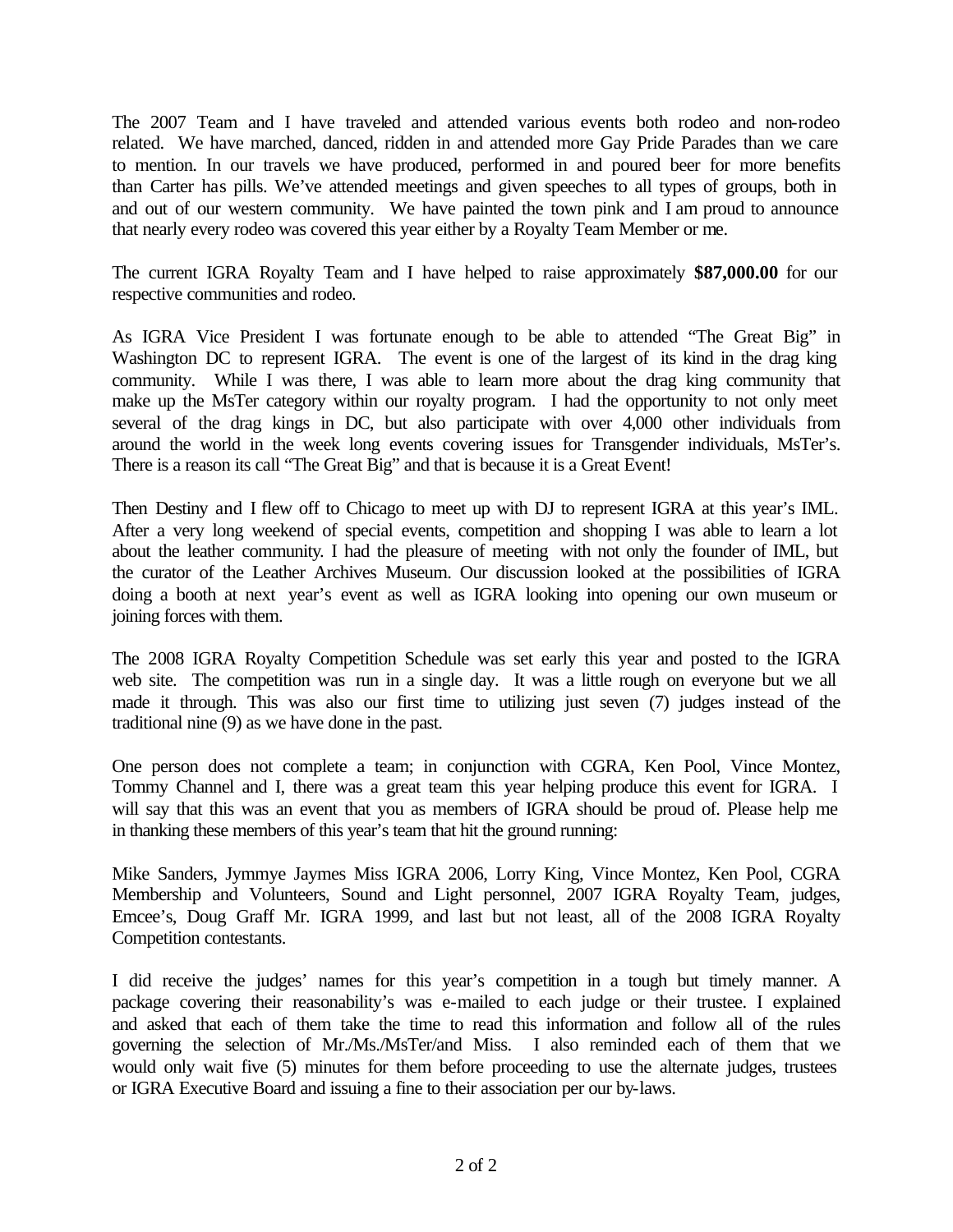At this year's Finals, we honored the 10 Year Anniversary of the 1998 Royalty Team of Mr. IGRA Kurt McGregor (AGRA), Miss IGRA Beverly De Marco (NMGRA) and Ms. IGRA Tamara Marks (MIGRA) these individuals are still involved in IGRA, as well as their local royalty programs and associations.

I want to thank the associations that sponsored the crown and buckles for this years honorees. The associations were announced during this years' IGRA Royalty Competition. I also want to thank CGRA for all their help on this segment of the Saturday Night Event.

At this year's Royalty Contest we had Twelve (12) Contestants for the title of Mr./Ms/MsTer and Miss IGRA 2008. They were as follows:

- o T-Jay Blake (CGRA) MsTer
- o Bo Tipton (NMGRA) MsTer
- o Jana Smysor (MGRA) Ms.
- o Travis Parker (OGRA) Mr.
- o Jeff Geiger (ILGRA) Mr.
- o Randy Edlin (TGRA) Mr.
- o Tom Coleman (NGRA) Mr.
- o Gary Rushton (AGRA) Mr.
- o Janet Jenkins (CGRA) Miss
- o Zoe Kelly (MGRA) Miss
- o FiFi Depraved (ILGRA) Miss
- o Kiara Jacobs (TGRA) Miss

These contestants raised **\$6,433.02** for the support of IGRA and its charities

As the evening came to a close, it was my dream to have a complete Team and the very first MsTer's. But with the scoring system that has been approved by this body, the contestants must achieve 75% of the possible overall score in order to achieve a position on the IGRA Royalty Team. We ended up with only three members on the 2008 IGRA Royalty Team. Help me in welcoming your new 2008 IGRA Royalty Team;

- o Randy Edlin (TGRA) Mr. IGRA 2008 1<sup>st</sup> runner-up
- o Gary Rushton (AGRA) Mr. IGRA 2008
- o Janet Jenkins (CGRA) Miss IGRA 2008

I, along with CGRA and IGRA would like to have the 2009 IGRA Royalty Competition approved and up on the IGRA website by the close of the first IGRA Board Meeting in February 2008.

In addition, if you have contact information for any past IGRA Royalty Team member please contact me. We would like to invite them to be a part of Finals Competition in Denver, CO in 2008, as we celebrate 22 years of IGRA Rodeo. I look forward, with the help of all the past Royalty and friends, to produce the best competition ever! We also would like to include all IGRA Team members on the website with the other royalty. As we believe that there is no 'I' in Team.